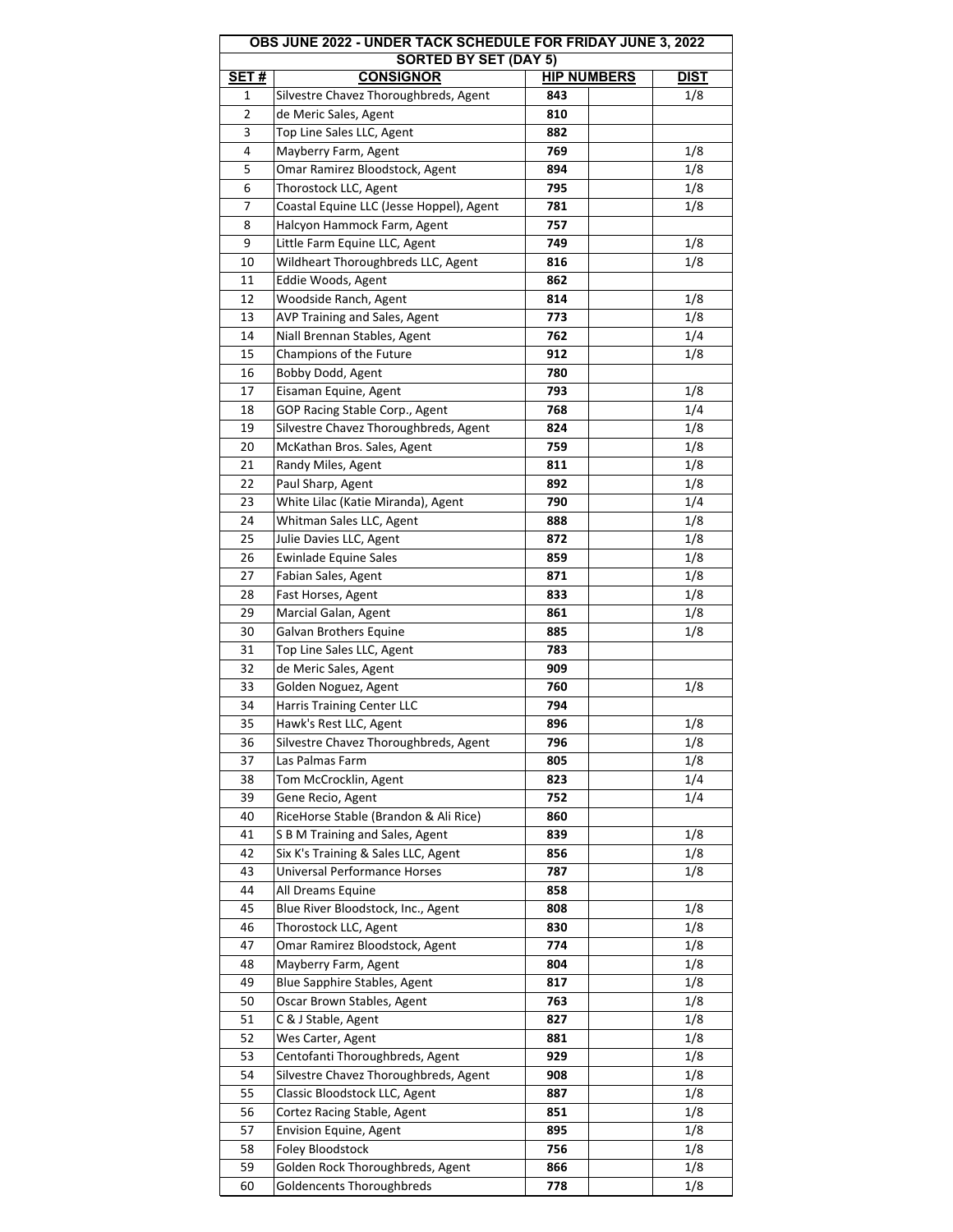| OBS JUNE 2022 - UNDER TACK SCHEDULE FOR FRIDAY JUNE 3, 2022<br><b>SORTED BY SET (DAY 5)</b> |                                                 |                    |             |  |  |
|---------------------------------------------------------------------------------------------|-------------------------------------------------|--------------------|-------------|--|--|
| SET#                                                                                        | <b>CONSIGNOR</b>                                | <b>HIP NUMBERS</b> | <b>DIST</b> |  |  |
| 61                                                                                          | Niall Brennan Stables, Agent                    | 905                | 1/8         |  |  |
| 62                                                                                          | AVP Training and Sales, Agent                   | 847                | 1/8         |  |  |
| 63                                                                                          | Woodside Ranch, Agent                           | 917                | 1/8         |  |  |
| 64                                                                                          | Eddie Woods, Agent                              | 884                |             |  |  |
| 65                                                                                          | Wildheart Thoroughbreds LLC                     | 809                | 1/8         |  |  |
| 66                                                                                          | Little Farm Equine LLC, Agent                   | 840                | 1/8         |  |  |
| 67                                                                                          | Halcyon Hammock Farm, Agent                     | 863                |             |  |  |
| 68                                                                                          | Coastal Equine LLC (Jesse Hoppel), Agent        | 879                | 1/8         |  |  |
| 69                                                                                          | Grassroots Training & Sales LLC, Agent          | 842                | 1/8         |  |  |
| 70                                                                                          | Silvestre Chavez Thoroughbreds, Agent           | 874                | 1/8         |  |  |
| 71                                                                                          | Hartley / DeRenzo Thoroughbreds LLC, Agent      | 777                | 1/8         |  |  |
| 72                                                                                          | de Meric Sales, Agent                           | 865                |             |  |  |
| 73                                                                                          | Top Line Sales LLC, Agent                       | 782                |             |  |  |
| 74                                                                                          | Hoppel's Horse & Cattle Co., Inc., Agent        | 829                | 1/8         |  |  |
| 75                                                                                          | J. J. Thoroughbreds                             | 820                | 1/4         |  |  |
| 76                                                                                          | JMC Equine Sales LLC, Agent                     | 890                | 1/8         |  |  |
| 77                                                                                          | James Layden, Agent                             | 893                | 1/8         |  |  |
| 78                                                                                          | Little Horse                                    | 855                | 1/8         |  |  |
| 79                                                                                          | Lucan Bloodstock (Karl Keegan), Agent           | 818                | G           |  |  |
| 80                                                                                          | Jose Munoz                                      | 807                | 1/8         |  |  |
| 81                                                                                          | Navas Equine                                    | 828                | 1/8         |  |  |
| 82                                                                                          | New Hope AB LLC                                 | 852                | 1/4         |  |  |
| 83                                                                                          | New Horizon Farm, Inc., Agent                   | 904                | 1/8         |  |  |
| 84                                                                                          | New Way, Agent                                  | 775                | 1/8         |  |  |
| 85                                                                                          | Ocala Stud, Agent                               | 837                | 1/4         |  |  |
| 86                                                                                          | Ordonez Thoroughbreds, Agent                    | 806                | 1/4         |  |  |
| 87                                                                                          | Parrish Farms, Agent                            | 767                | 1/8         |  |  |
| 88                                                                                          | Blas Perez Stables, Agent                       | 754                |             |  |  |
| 89                                                                                          | Pick View LLC, Agent                            | 845                | 1/8         |  |  |
| 90                                                                                          | Silvestre Chavez Thoroughbreds, Agent           | 898                | 1/8         |  |  |
| 91                                                                                          | Top Line Sales LLC, Agent                       | 883                |             |  |  |
| 92                                                                                          | de Meric Sales, Agent                           | 931                |             |  |  |
| 93                                                                                          | Mayberry Farm, Agent                            | 841                | 1/8         |  |  |
| 94                                                                                          | Omar Ramirez Bloodstock, Agent                  | 857                | 1/8         |  |  |
| 95                                                                                          | <b>Thorostock LLC</b>                           | 915                | 1/8         |  |  |
| 96                                                                                          | Potrero Stables, Agent                          | 755                | 1/8         |  |  |
| 97                                                                                          | RSVP Sales, Agent                               | 788                |             |  |  |
| 98                                                                                          | Whitman Sales LLC, Agent                        | 802                | 1/8         |  |  |
| 99                                                                                          | White Lilac (Katie Miranda)                     | 798                | 1/8         |  |  |
| 100                                                                                         | Paul Sharp, Agent                               | 800                | 1/8         |  |  |
| 101                                                                                         | Randy Miles, Agent                              | 789                | 1/8         |  |  |
| 102                                                                                         | McKathan Bros. Sales, Agent                     | 753                | 1/4         |  |  |
| 103                                                                                         | GOP Racing Stable Corp., Agent                  | 819                | 1/8         |  |  |
| 104                                                                                         | Eisaman Equine, Agent                           | 771                | 1/8         |  |  |
| 105                                                                                         | Bobby Dodd, Agent                               | 867                |             |  |  |
| 106                                                                                         | Champions of the Future, Agent                  | 927                | 1/8         |  |  |
| 107                                                                                         | Silvestre Chavez Thoroughbreds, Agent           | 825                | 1/8         |  |  |
| 108                                                                                         | Santa Fe Thoroughbreds, Agent                   | 821                | 1/8         |  |  |
| 109                                                                                         | Santos Sales                                    | 832                | 1/8         |  |  |
| 110                                                                                         | <b>Shanbally Acres</b><br><b>Victory Stable</b> | 831<br>902         | 1/8         |  |  |
| 111<br>112                                                                                  | Wavertree Stables, Inc. (Ciaran Dunne), Agent   | 835                | 1/8         |  |  |
| 113                                                                                         | A B Thoroughbreds                               |                    | 1/8         |  |  |
| 114                                                                                         | A. G. Sales                                     | 918<br>876         | 1/8<br>1/8  |  |  |
| 115                                                                                         | <b>Bold Arrow Thoroughbreds</b>                 | 792                | 1/4         |  |  |
| 116                                                                                         | <b>Boutte Sales, Agent</b>                      | 776                | 1/8         |  |  |
| 117                                                                                         | <b>Brick City Thoroughbreds</b>                 | 925                | 1/8         |  |  |
| 118                                                                                         | de Meric Sales, Agent                           | 844                |             |  |  |
| 119                                                                                         | Top Line Sales LLC, Agent                       | 766                |             |  |  |
|                                                                                             |                                                 |                    |             |  |  |